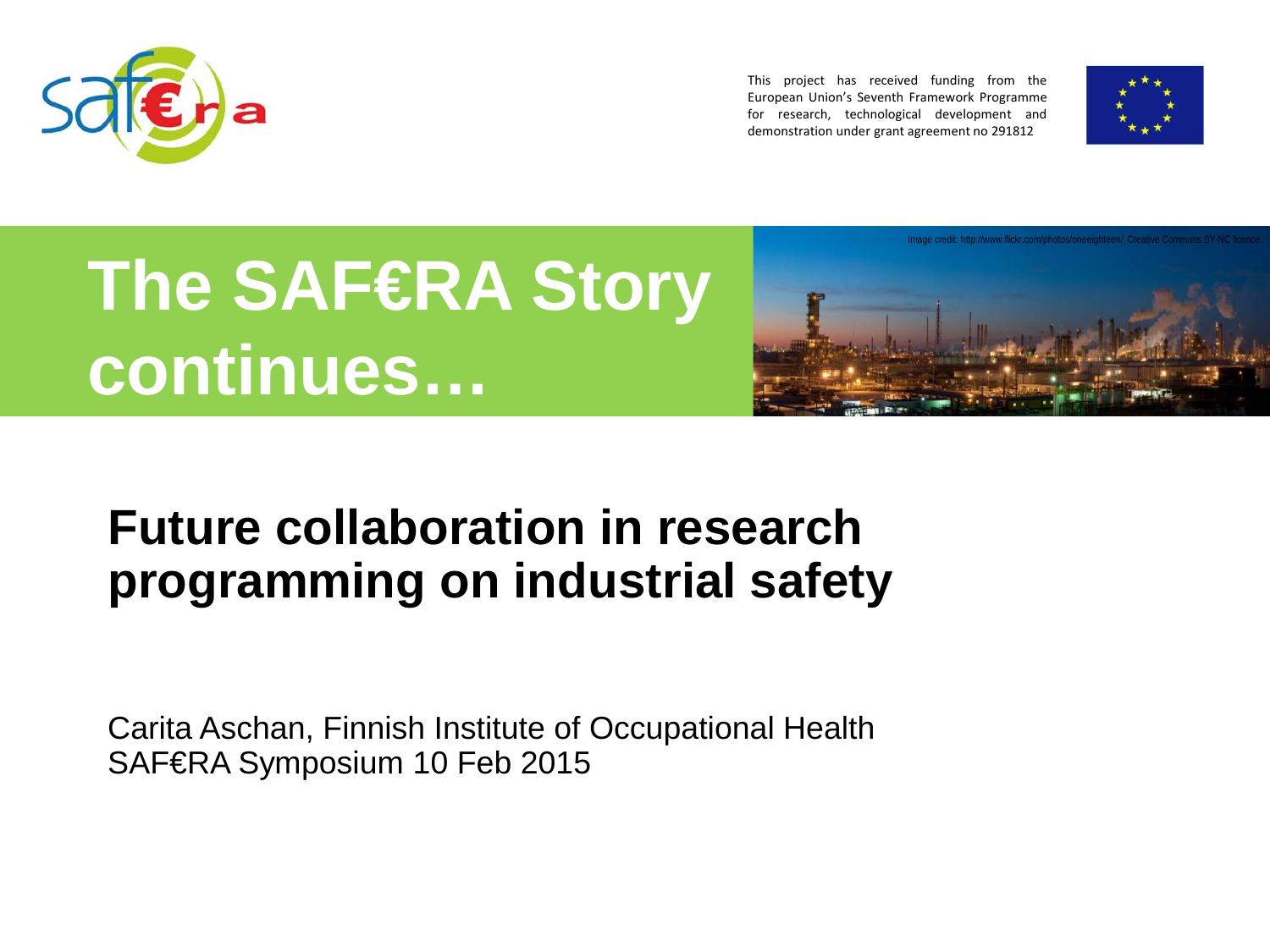# **Our vision for the future**

Safety and innovation jointly contribute to the competitiveness and sustainability of European industry, meeting societal challenges

Researchers from various scientific disciplines and stakeholders constitute a community, sharing knowledge about industrial safety



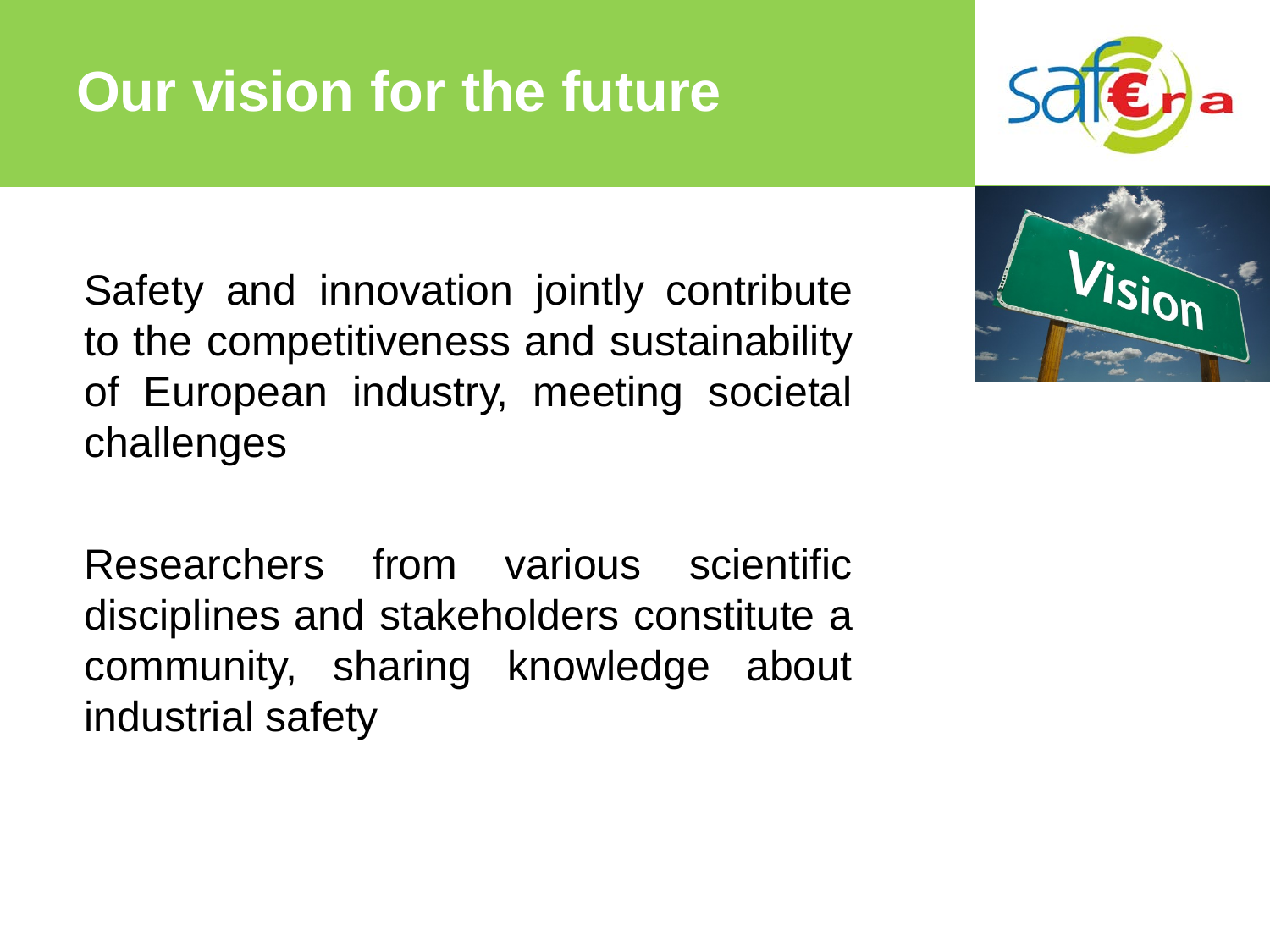

SAF€RA shall **coordinate research investment** in Europe on industrial safety, improving the coherence of research, thus contributing to the development of the European Research Area.

#### SAF€RA will therefore:

- encourage cooperation between researchers from various countries and scientific disciplines;
- create new perspectives and opportunities for safety research to provide industry with forward-looking solutions;
- share emerging societal concerns, knowledge and research results on industrial safety issues in Europe;
- promote research on industrial safety as a competitive advantage and contribute to societal decision making on innovative technologies.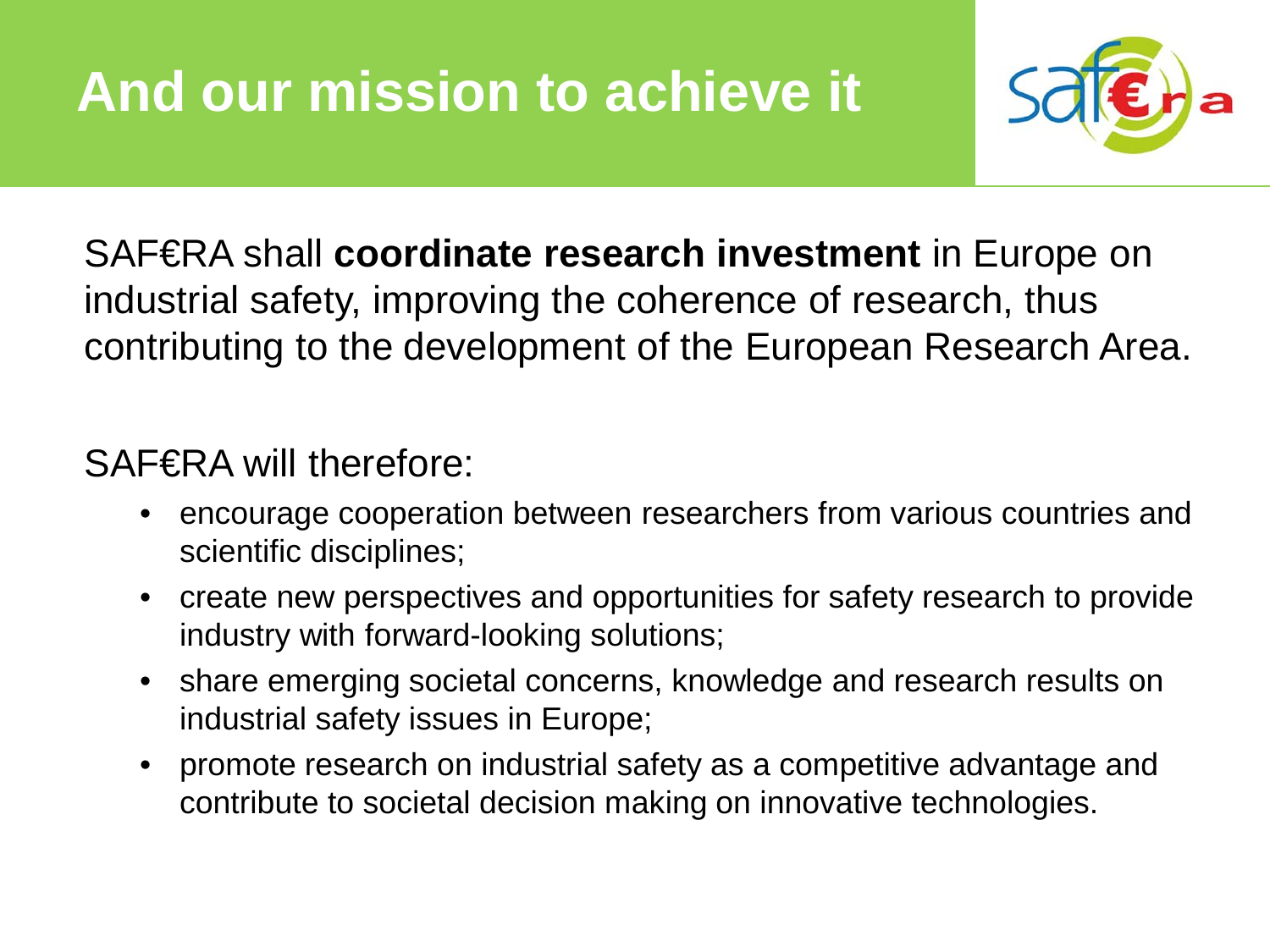#### **The story continues…**



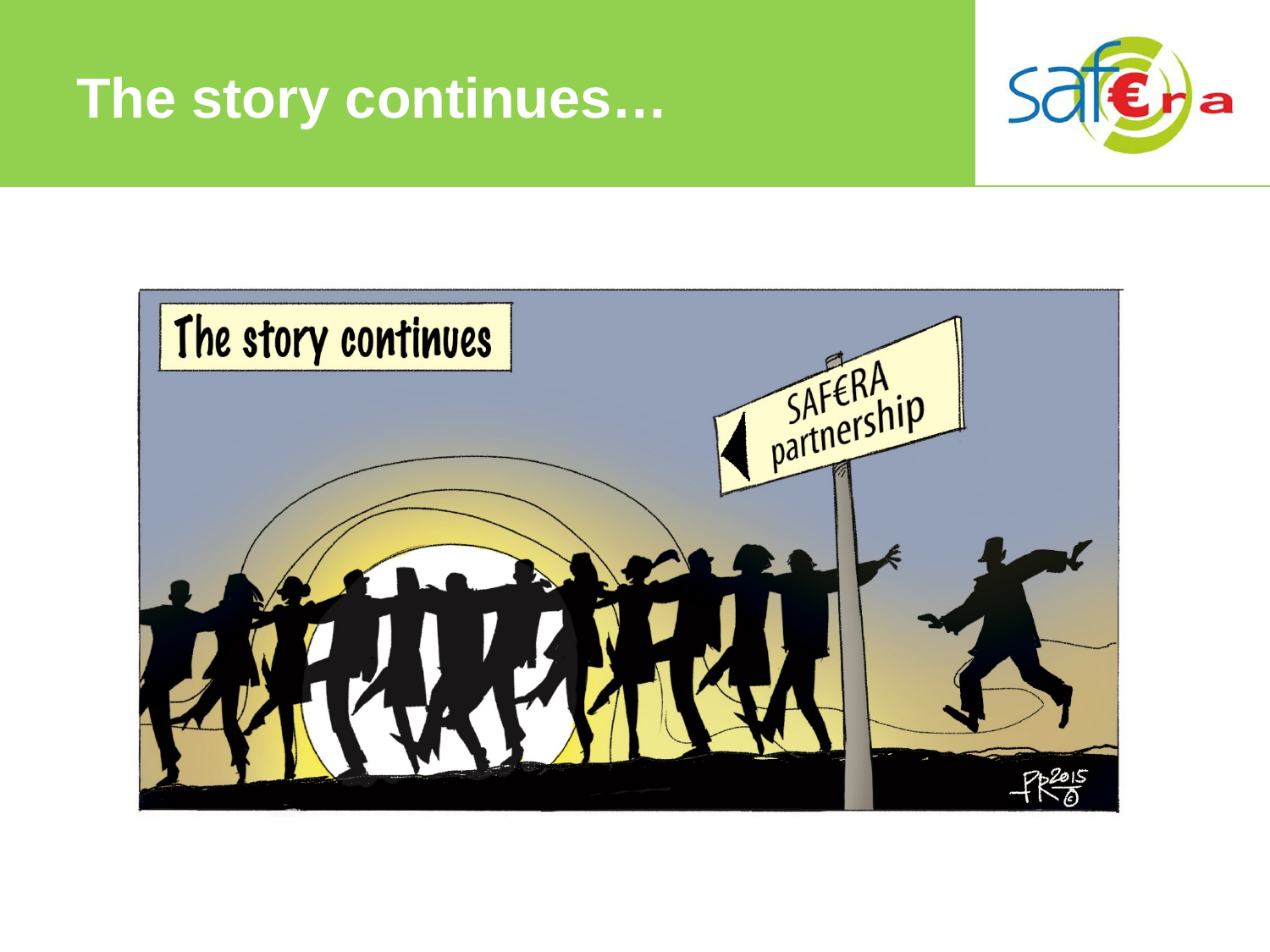## **SAF€RA Partnership**



- Aims to improve coordination of research investment on industrial safety, improving the complementarity of research undertaken in different member states
- Focuses on research programming and launching joint calls for proposals funded by the members of SAF€RA

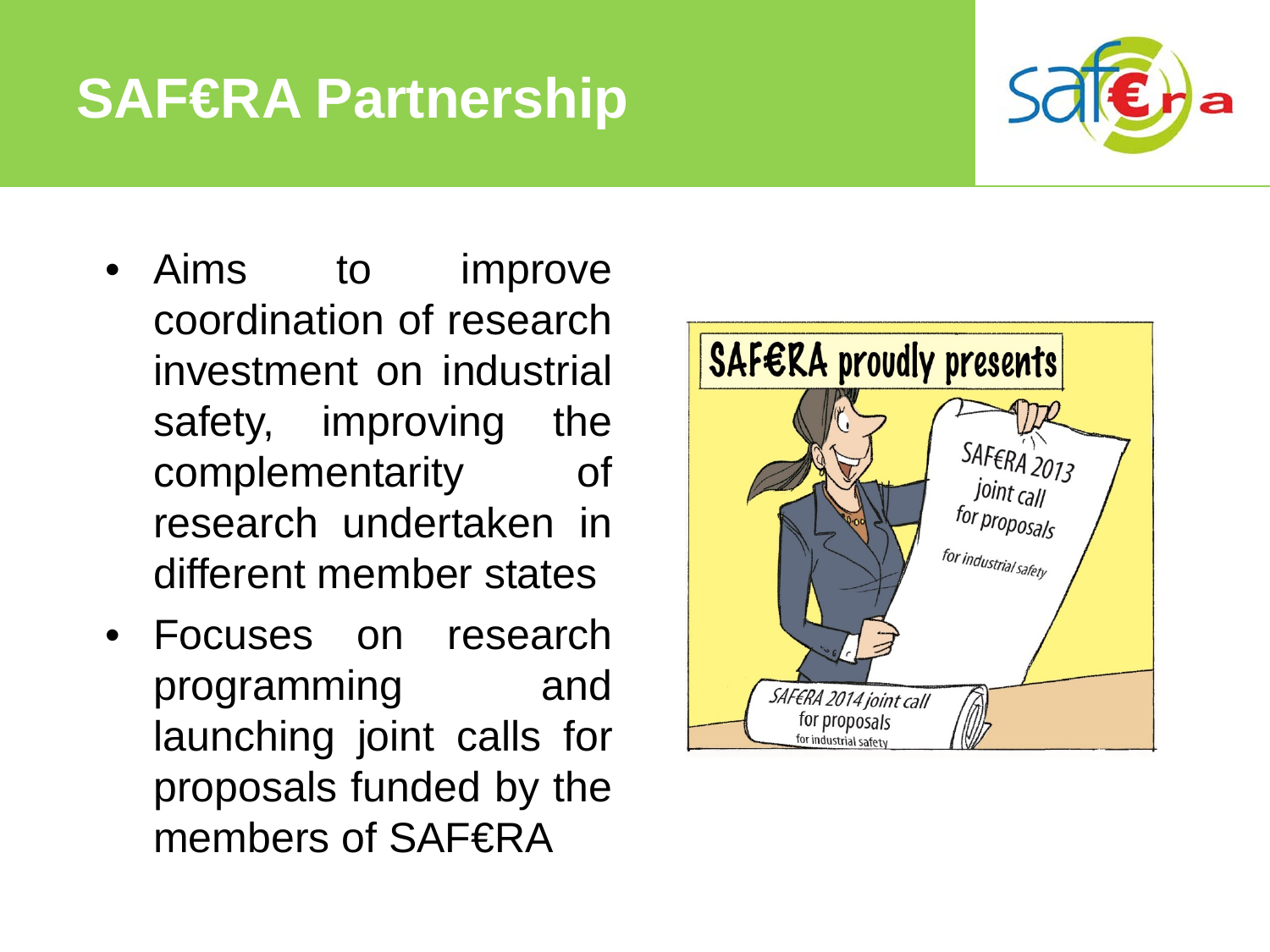## **SAF€RA Partnership**



- SAF€RA Partnership will become the core group for the joint programming activities in context of ETPIS, cooperating with other stakeholders
- Regional, national and European research institutions, research organizations and funding bodies such as foundations, national and regional agencies and ministries may apply for membership
- As the ERA-NET criteria does no longer apply, the participation of industry organizations are especially welcomed in order to improve the applicability of research projects and their outcomes in industry
- Contribute your ideas concerning topics for future SAF€RA calls by answering the survey